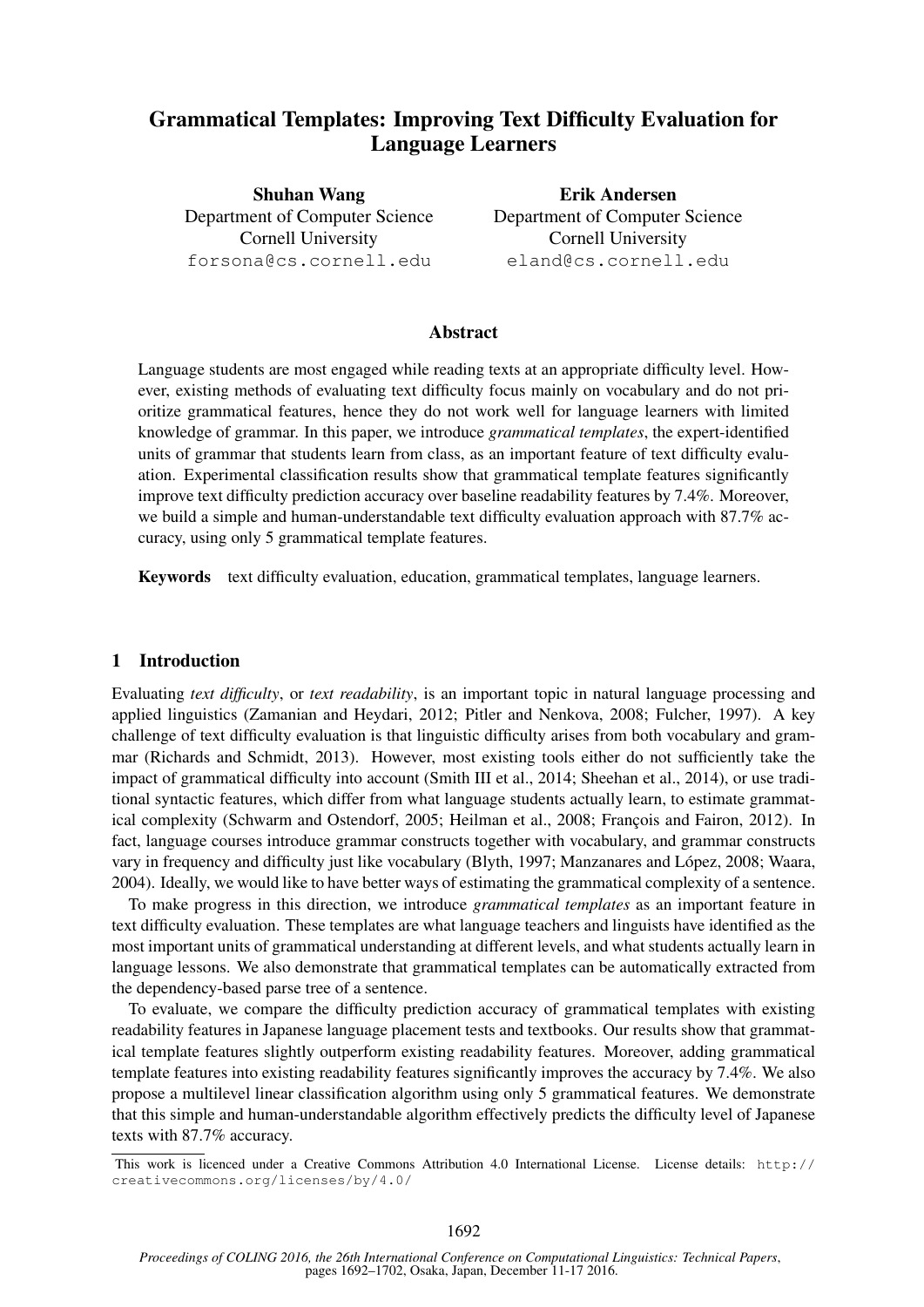# 2 Related Work

Text difficulty evaluation has been widely studied over the past few decades (Nelson et al., 2012; Sinha et al., 2012; Hancke et al., 2012; Jameel et al., 2012; Gonzalez-Dios et al., 2014; Sinha et al., 2014). Researchers have developed over 200 metrics of text difficulty (Collins-Thompson and Callan, 2004). For example, *Lexile* measures text complexity and readability with word frequency and sentence length (Smith III et al., 2014). *ATOS*<sup>1</sup> includes two formulas for texts and books, both of which take into account three variables to predict text difficulty: word length, word grade level and sentence length. *TextEvaluator* is a comprehensive text analysis system designed to help teachers and test developers evaluate the complexity characteristics of reading materials (Sheehan et al., 2014). It incorporates more vocabulary features, such as meaning and word type, as well as some sentence and paragraph-level features.

Nevertheless, most of these methods provide limited consideration of grammatical difficulty, which is a major challenge for foreign language learners (Callan and Eskenazi, 2007). In fact, text readability not only depends on sentence lengths or word counts, but on 'the grammatical complexity of the language used' as well (Richards and Schmidt, 2013). Based on this fact, recent readability evaluation systems improved performance by incorporating syntactic features like parse tree depth (Schwarm and Ostendorf, 2005) and subtree patterns (Heilman et al., 2008) to measure grammatical complexity. Moreover, researchers have developed an unified framework of text readability evaluation, which combines lexical, syntactic and discourse features, and predicts readability with outstanding accuracy (Pitler and Nenkova, 2008). The relationship between text readability and reading devices was also studied in the past two years (Kim et al., 2014). However, most of these approaches are intended for native speakers and use texts from daily news, economic journals or scientific publications, which are too hard to read for beginning and intermediate language learners. Ideally, we would have specific features and approaches for text difficulty evaluation for language learners.

Recently, language educational researchers conducted a bunch of studies on text readability evaluation for language learners in different languages, such as English, German, Portuguese and French (Blyth, 1997; Waara, 2004; Manzanares and López, 2008; Vajjala and Meurers, 2012; Francois and Fairon, 2012; Xia et al., 2016). However, they use traditional syntactic features such as sentence length, part of speech ratios, number of clauses and average parse tree height, which differ from the grammatical knowledge that students actually learn in language lessons. For example, Curto et al. measured text difficulty using traditional vocabulary and syntactic features, to predict text difficulty levels for Portuguese language learners (Curto et al., 2015). Unfortunately, 75% accuracy in 5-level classification with 52 features is not satisfactory. Instead, we extract grammatical features from *grammatical templates*, the knowledge units that language students actually learn in classes and that expert language instructors have identified and highlighted in textbooks. We also propose a novel technique that has a simpler and human-interpretable structure, uses only 5 grammatical template features, and predicts text difficulty with 87.7% accuracy in 5-level classification.

# 3 Grammatical Template Analysis

A key challenge in modeling text difficulty is to specify all prerequisite knowledge required for understanding a certain sentence. Traditional methods measure text difficulty mostly by evaluating the complexity of vocabulary (word count, word frequency, word type, etc.). This is effective for native speakers, who typically understand the grammar of their language but vary in mastery of vocabulary. However, these vocabulary-based methods underperform for language learners who have limited knowledge of grammar (Callan and Eskenazi, 2007; Curto et al., 2015).

To resolve this, we focus our research on grammatical difficulty. We introduce the idea of *grammatical templates*, units of grammar that expert language instructors and linguists have identified as the most important grammatical knowledge, and are typically emphasized as key points in every textbook lesson (Banno et al., 2011; People's Education Press, 2013). Since these grammatical templates are

<sup>1</sup> http://www.renaissance.com/Products/Accelerated-Reader/ATOS/ATOS-Analyzer-for-Text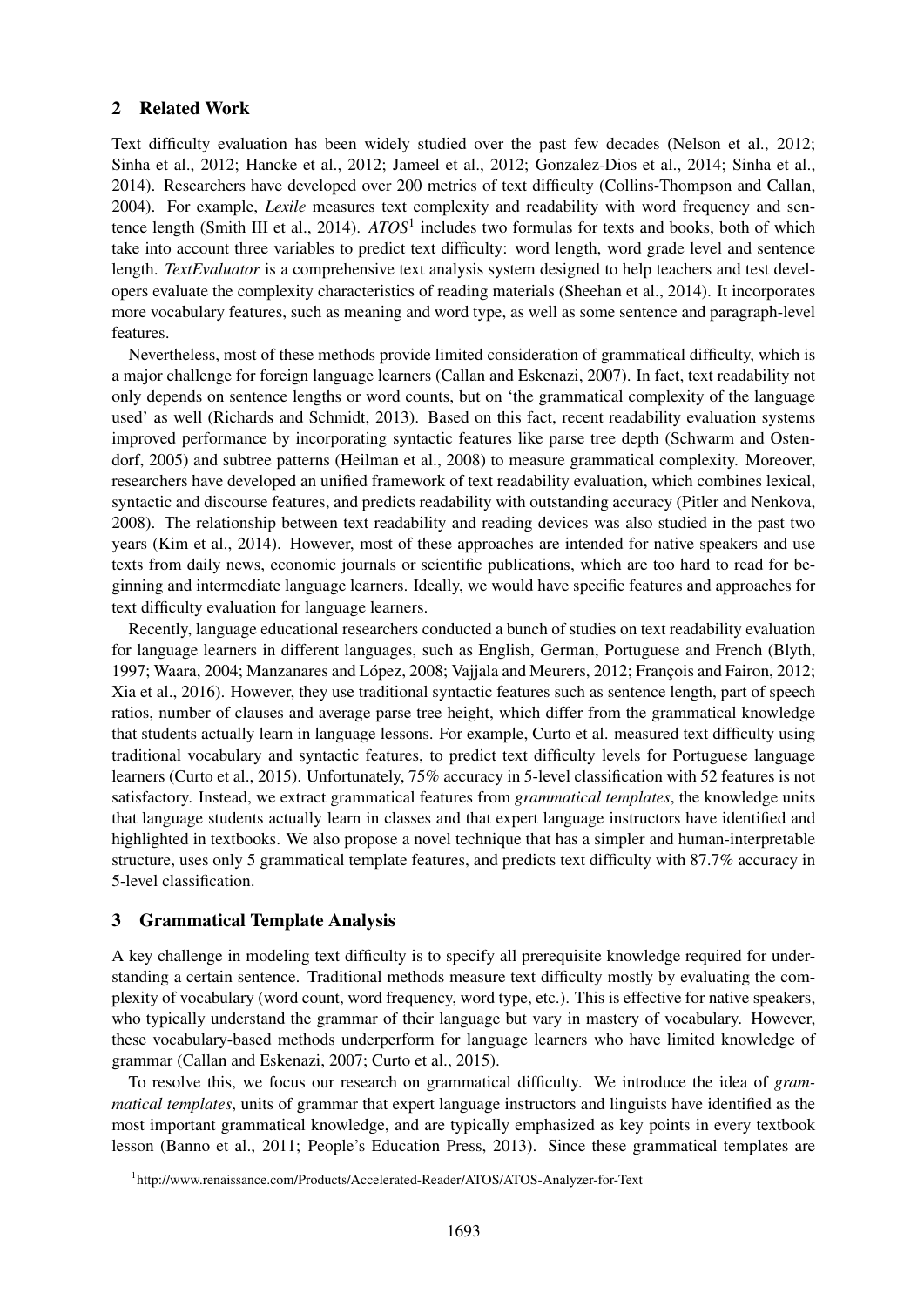taught explicitly in language lessons and learned directly by language students, we believe they reflect the conceptual units of grammar more closely than parse trees.

Grammatical templates play an important role in language understanding because:

- Many grammatical templates suggest sentence structure. For example, "hardly ... when ..." in English, "nicht nur ..., sondern auch ..." (not only ... but also ...) in German, and "必ずしも ... と はいえない" (it is not necessarily the case that ...) in Japanese;
- For languages like Chinese and Japanese, lacking knowledge of some grammatical templates will cause difficulties in segmentation. For example, consider the Japanese template "...つ...つ" (two opposite behaviors occuring alternately) in the phrase "行きつ戻りつ" (to walk back and forth), and the Chinese template "越...越好" (the more ... the better) in "越早越好"(the earlier the better);
- Some grammatical templates may refer to special meanings that cannot be understood as the combination of individual words. For example, "in terms of", "such that" in English, "mit etwas zu tun haben" (have something to do with ...) in German, and "... ことはない" (no need to ...) in Japanese.

We show some simple examples of grammatical templates for Japanese in Table  $1<sup>2</sup>$ . Line 2 shows the pronunciation of the templates, line 3 shows the translations, and the uppercase letters in line 4 are provided for notation. We also provide examples of how the grammar of a sentence can be described as combinations of these grammatical templates in Table 2.

### 3.1 Difficulty Evaluation Standard

To evaluate the difficulty of texts and grammatical templates, we follow the standard of the Japanese-Language Proficiency Test (JLPT). The JLPT is the most widely used test for measuring proficiency of non-native speakers, with approximately 610,000 examinees in 62 countries and areas worldwide in  $2011<sup>3</sup>$ . It has five different levels, ranging from from N5 (beginner) to N1 (advanced). A summary of the levels can be found at JLPT website <sup>4</sup>.

#### 3.2 Grammatical Template Library

Due to their significance in Japanese education, grammatical templates are well-studied by Japanese teachers and researches. Grammatical templates are summarized and collected for both Japanese learners (common templates) and native speakers (templates used in very formal Japanese or old Japanese). We referenced 3 books about grammatical templates for Japanese learners (Sasaki and Kiko, 2010; Xu and Reika, 2015; Liu and Ebihara, 2012), all of which divide their templates into N1-N5 levels, for generating our template library at each corresponding level.

Although not common, books may have different opinions on the difficulty of the same template. For example, an N1 template in book A may be recognized as an N2 template in book B. In order to conduct our experiments on a reliable template library, we only pick the templates recognized as the same level by at least two of the three books. For example, if both book A and C recognized template  $t$  as an N3 template, we can incorporate template t into our N3 template library. Ultimately, we collected 147 N1 templates, 122 N2 templates, 74 N3 templates, 95 N4 templates and 128 N5 templates in our library. All selected grammatical templates are stored in the format of regular expressions for easy matching in parse trees.

### 3.3 Grammatical Template Extraction

The framework of grammatical template extraction is shown in Algorithm 1. The program requires the dependency-based parse tree of a sentence as input, runs from bottom to top and returns a set of

 ${}^{2}$ A long list of Japanese grammatical templates with English translations can be accessed at the JGram website: http://www.jgram.org/pages/viewList.php. There is also a nice and comprehensive book of Japanese grammatical templates, written by Japanese linguists, with English, Korean and Chinese translations: (Tomomatsu Etsuko and Masako, 2010).

<sup>3</sup> http://www.jlpt.jp/e/about/message.html

<sup>4</sup> http://www.jlpt.jp/e/about/levelsummary.html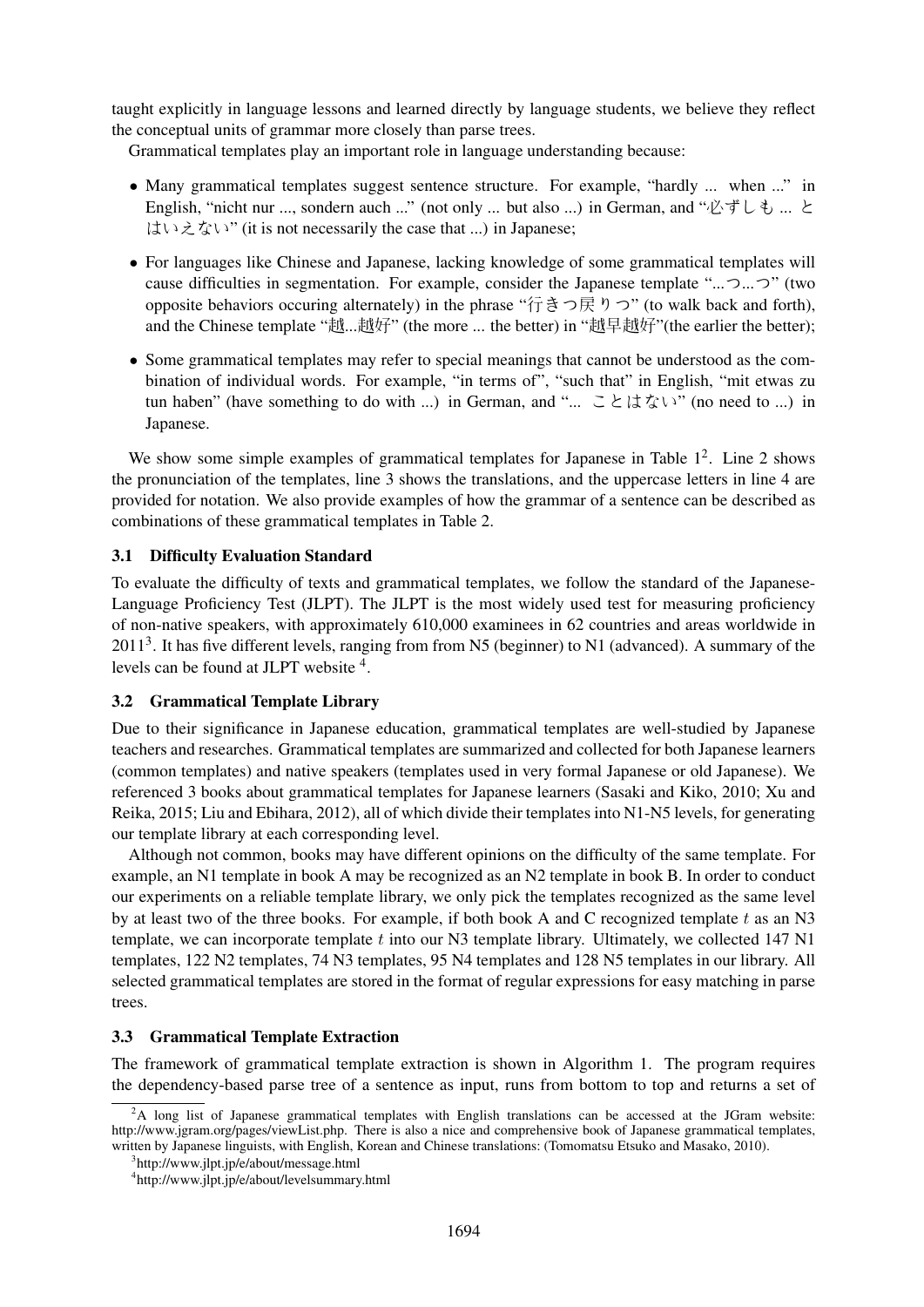| Template      | $-11$   | $-\mathcal{O}$ | $-\bar{\gamma}$ | –では ない     | -(名詞)に        | –(動詞連用形)に            |
|---------------|---------|----------------|-----------------|------------|---------------|----------------------|
| Pronunciation | $- wa$  | $- no$         | $-\rho$         | – dewa nai | $-($ noun) ni | $-(verb, i-form) ni$ |
| Translation   | (topic) | (genitive)     | (object)        | is not     | to (location) | for (purpose)        |
| Notation      |         |                |                 |            |               |                      |

Table 1: Grammatical Templates in Japanese, with hyphens denoting words to be filled in. Note that some grammatical templates may impose requirements of some properties (e.g. part of speech or form) on the missing words.

| Sentence                    | 彼                               | は            | すぐ         | 東京             | に             | 到着する          |       |
|-----------------------------|---------------------------------|--------------|------------|----------------|---------------|---------------|-------|
| Pronunciation               | kare                            | wa           | sugu       | toukyou        | ni            | touchakusuru  |       |
| Translation                 | he                              | (topic)      | soon       | Tokyo          | to (location) | arrive        |       |
| Templates                   |                                 | A            |            |                | Ε             |               |       |
|                             | " he will soon arrive in Tokyo" |              |            |                |               |               |       |
| Sentence                    | 僕                               | の            | 彼女         | を              | 見             | に             | 行く    |
| Pronunciation               | boku                            | $\mathbf{n}$ | kanojo     | $\bf{0}$       | mi            | ni            | iku   |
| Translation                 | I                               | (genitive)   | girlfriend | (object)       | see           | for (purpose) | $g_0$ |
| Templates                   |                                 | B            |            | C              |               | F             |       |
| "I go to see my girlfriend" |                                 |              |            |                |               |               |       |
| Sentence                    | これ                              | は            | 君          | の              | 本             | では            | ない    |
| Pronunciation               | kore                            | wa           | kimi       | n <sub>0</sub> | hon           | dewa          | nai   |
| Translation                 | this                            | (topic)      | you        | (genitive)     | book          | is            | not   |
| Templates                   |                                 | A            |            | B              |               | D             |       |
| this is not your book "     |                                 |              |            |                |               |               |       |

Table 2: Identified grammatical templates of Japanese sentences. In sentences, pronunciations and translations, grammatical templates are in bold. The word *toukyou* in the first sentence is a noun (Tokyo,東 京), as characterized by template E. The word *mi* (to see, 見) in the second sentence is the i-form (動詞 連用形) of a verb, as required by template F.

|              | N1 Texts  | N <sub>2</sub> Texts | N <sub>3</sub> Texts | N4 Texts  | N5 Texts   |
|--------------|-----------|----------------------|----------------------|-----------|------------|
| N1 Templates | $0.902\%$ | $0.602\%$            | $0.077\%$            | 0.074%    | 0.056%     |
| N2 Templates | $2.077\%$ | $1.571\%$            | 1.072\%              | 0.298%    | 0.056%     |
| N3 Templates | 4.070%    | 3.679%               | 1.531%               | $0.894\%$ | $0.222\%$  |
| N4 Templates | 16.635%   | 15.449%              | 13.323%              | 12.071%   | 1.832%     |
| N5 Templates | 76.316%   | 78.699%              | 83.997%              | 86.662%   | $97.834\%$ |

Table 3: Distribution of grammatical templates of level N1(hard)-N5(easy)

|                          | N1 Texts | N <sub>2</sub> Texts | N3 Texts | N4 Texts | N5 Texts |
|--------------------------|----------|----------------------|----------|----------|----------|
| N1 Templates             | 3.536    | 2.342                | 0.295    | 0.230    | 0.146    |
| N <sub>2</sub> Templates | 8.141    | 6.110                | 4.130    | 0.922    | 0.146    |
| N3 Templates             | 15.954   | 14.308               | 5.900    | 2.765    | 0.582    |
| N4 Templates             | 65.214   | 60.081               | 51.327   | 37.327   | 4.803    |
| N5 Templates             | 299.178  | 306.059              | 323.599  | 267.972  | 256.477  |

Table 4: Number of templates of level N1(hard)-N5(easy) per 100 sentences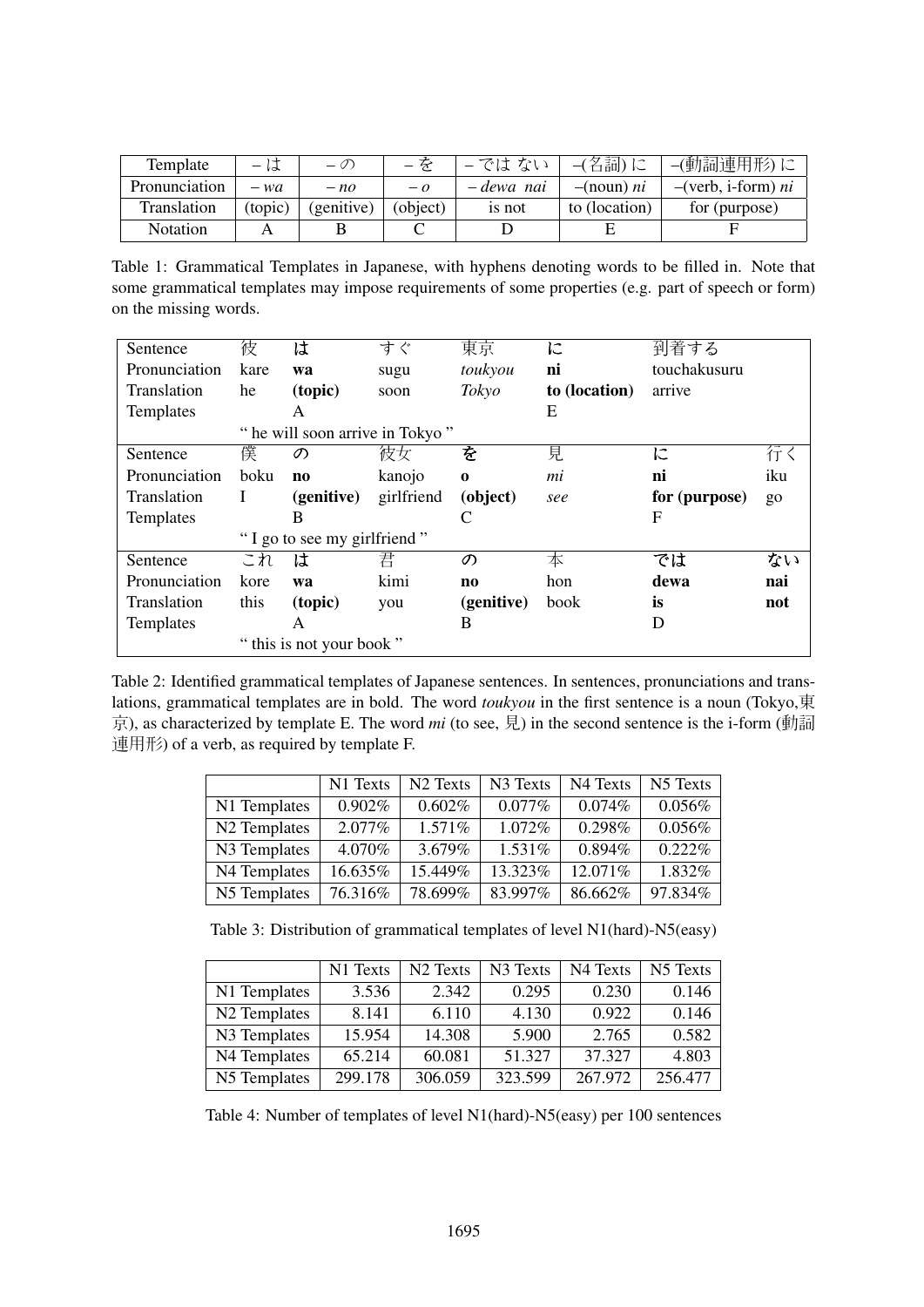all identified grammatical templates  $\mathbf{T}(node_0)$ . Line 7 extracts the templates in the children of  $node_0$ (and ignores the descendants of the children), by matching the phrase associated with the child nodes  $[node_1, node_2, \dots]$  to all templates stored in terms of regular expressions in our library. The matching is based on both the structure of the phrases and the properties of the words. Line 8 shows  $\mathbf{T}(node_0)$ covers all templates identified in subtrees rooted at  $node_0$ 's children and the templates extracted in the phrase associated with the child nodes  $[node_1, node_2, \cdots]$ .

Algorithm 1 Grammatical Progression Extraction

Require: A dependency-based parse tree of the sentence

**Ensure:**  $\mathbf{T}(node_0) = \text{set of identified grammatical templates in (sub)parse tree rooted at *note*<sub>0</sub>.$ 

- 1: if  $node_0$  is leaf node then
- 2: return  $\mathbf{T}(node_0) = \{\}$
- 3: end if
- 4:  $node_1, node_2, \dots \leftarrow$  children of  $node_0$
- 5: Calculate:  $\mathbf{T}(node_1), \mathbf{T}(node_1), \cdots$  // templates identified in subtrees rooted at  $node_0$ 's children
- 6:  $\mathbf{T}_1(node_0) \leftarrow \mathbf{T}(node_1) \cup \mathbf{T}(node_2) \cup \cdots$
- 7:  $\mathbf{T_2}(node_0) \leftarrow$  identified templates in phrase  $[node_1, node_2, \cdots]$
- 8: return  $\mathbf{T}(node_0) = \mathbf{T_1}(node_0) \cup \mathbf{T_2}(node_0)$

We use Cabocha (Kudo and Matsumoto, 2002) for parsing Japanese sentences. This tool generates the hierarchical structure of the sentence as well as some properties (e.g. base form, pronunciation, part of speech, etc.) of each word. We execute Algorithm 1 on the parse tree to extract all identified templates of a Japanese sentence.

# 4 Statistics of Grammatical Templates

# 4.1 Corpus

We build our corpus from two sources: past JLPT exams and textbooks. The reading texts from JLPT exams are ideal for difficulty evaluation experiments since all of them are tagged authoritatively with difficulty levels, and JLPT problem sets before 2010 are publicly released<sup>5</sup>. We also collected reading texts from two popular series of Japanese textbooks: *Standard Japanese* (People's Education Press, 2013) and *Genki* (Banno et al., 2011). *Standard Japanese I* and *Genki I* are designed for the N5 level (the first semester) and *Standard Japanese II* and *Genki II* are designed for the N4 level (the second semester). Ultimately, our corpus consists of 220 texts (150 from past JLPT exams and 70 from textbooks), totaling 167,292 words after segmentation.

# 4.2 Results

For texts with different difficulties, we calculate the distribution of N1-N5 grammatical templates, which are shown in Table 3. We can see that N1 texts have higher portion of N1 and N2 templates than N2 texts, implying that the difficulty boosts from N2 to N1 are derived from increasing usage of advanced grammar. It is also clear that even in the texts of advanced levels, the majority of the sentences are organized by elementary grammatical templates, and the advanced ones are only used occasionally for formality or preciseness.

We also calculate the per-100-sentence number of templates at each level, which are shown in Table 4. When comparing any two adjacent levels (e.g. N2 and N3), the templates at those levels or above seem to be the most significant. For instance, N1/N2 texts differ in numbers of N1 and N2 templates while they have similar numbers of N3-N5 templates, and the numbers of N1, N2 and N3 templates differentiate

<sup>&</sup>lt;sup>5</sup> For example, the second exam in 2009 is published in (Japan Educational Exchanges et al., 2010).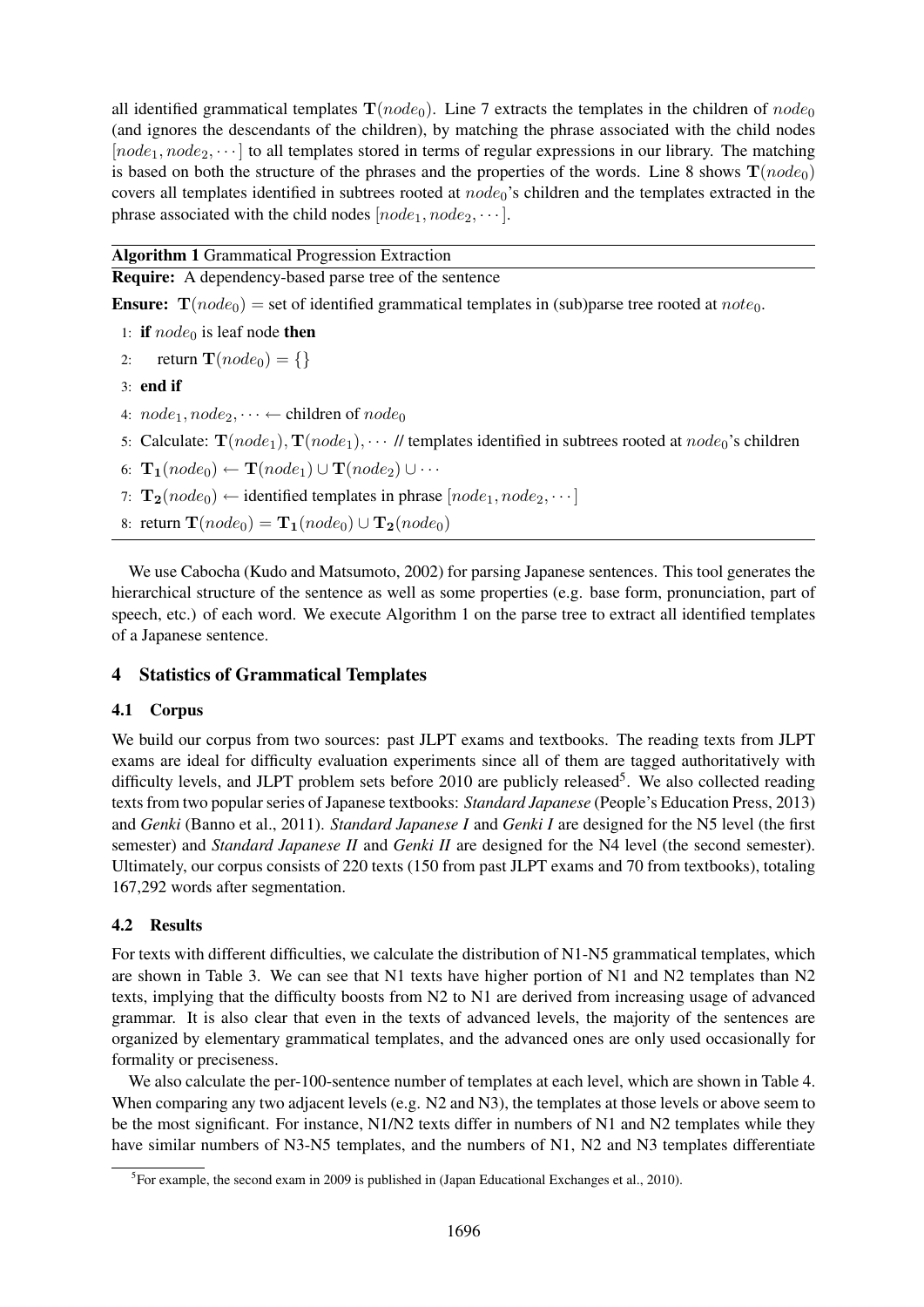the N2/N3 texts while the numbers of N4 and N5 templates seem relatively similar. This phenomenon inspires us to build a simple and effective approach to differentiate the texts of two adjacent levels.

# 5 Difficulty Level Prediction

### 5.1 Multilevel Linear Classification

We differentiate two adjacent levels by looking at the knowledge 'on the boundary' and 'outside the boundary'. Concretely, when judging whether a text is harder than level  $N_i$ , we consider a grammatical template as:

- *within the boundary*, if the template is easier than  $N_i$  ( $N_{i+1}$  to  $N_5$ );
- *on the boundary*, if the template is exactly at  $N_i$  level;
- *outside the boundary*, if the template is harder than  $N_i$  ( $N_1$  to  $N_{i-1}$ ).

We found that texts of adjacent levels are nearly linear-separable with two features: templates 'on the boundary' and templates 'outside the boundary'. For example, Figure 1 shows how N1 and N2 texts are linearly separated based on the numbers of N1 and N2 templates: we can easily obtain a two-dimensional linear classifier separating N1 and N2 texts with 83.4% accuracy. This phenomenon is even more obvious at lower levels. Figure 2 shows N4 and N5 texts are almost perfectly linearly separated with two features: 'number of N5 templates per 100 sentences' (on the boundary) and 'number of N1-N4 templates per 100 sentences' (outside the boundary).

Taking advantage of this phenomenon, we build 4 linear classifiers for 4 pairs of adjacent levels. For example, the N4 classifier judges whether a text is harder than N4 (N1-N3). Our *Multilevel Linear Classification (MLC)* algorithm combines all 4 linear classifiers: A text is judged by the N5 classifier first. If it is no harder than N5, it will be labeled as an N5 text; otherwise, it will be passed to the N4 classifier in order to decide if it is harder than N4. The process continues similarly, until if it is judged to be harder than N2, it will be labeled as an N1 text. Figure 3 shows how the algorithm works.

# 5.2 Features

We conduct our experiments on the following 4 feature sets:

First, our *grammatical template feature set* has only 5 features:

• Average number of N1-N5 grammatical templates per sentence

We compare our work with recent readability evaluation studies (Kim et al., 2014; Pitler and Nenkova, 2008). In our experiments, the *baseline readability feature set* consists of the following 12 features:

- Number of words in a text
- Number of sentences in a text
- Average number of words per sentence
- Average parse tree depths per sentence
- Average number of noun phrases per sentence
- Average number of verb phrases per sentence
- Average number of pronouns per sentence
- Average number of clauses per sentence
- Average cosine similarity between adjacent sentences
- Average word overlap between adjacent sentences
- Average word overlap over noun and pronoun only
- Article likelihood estimated by language model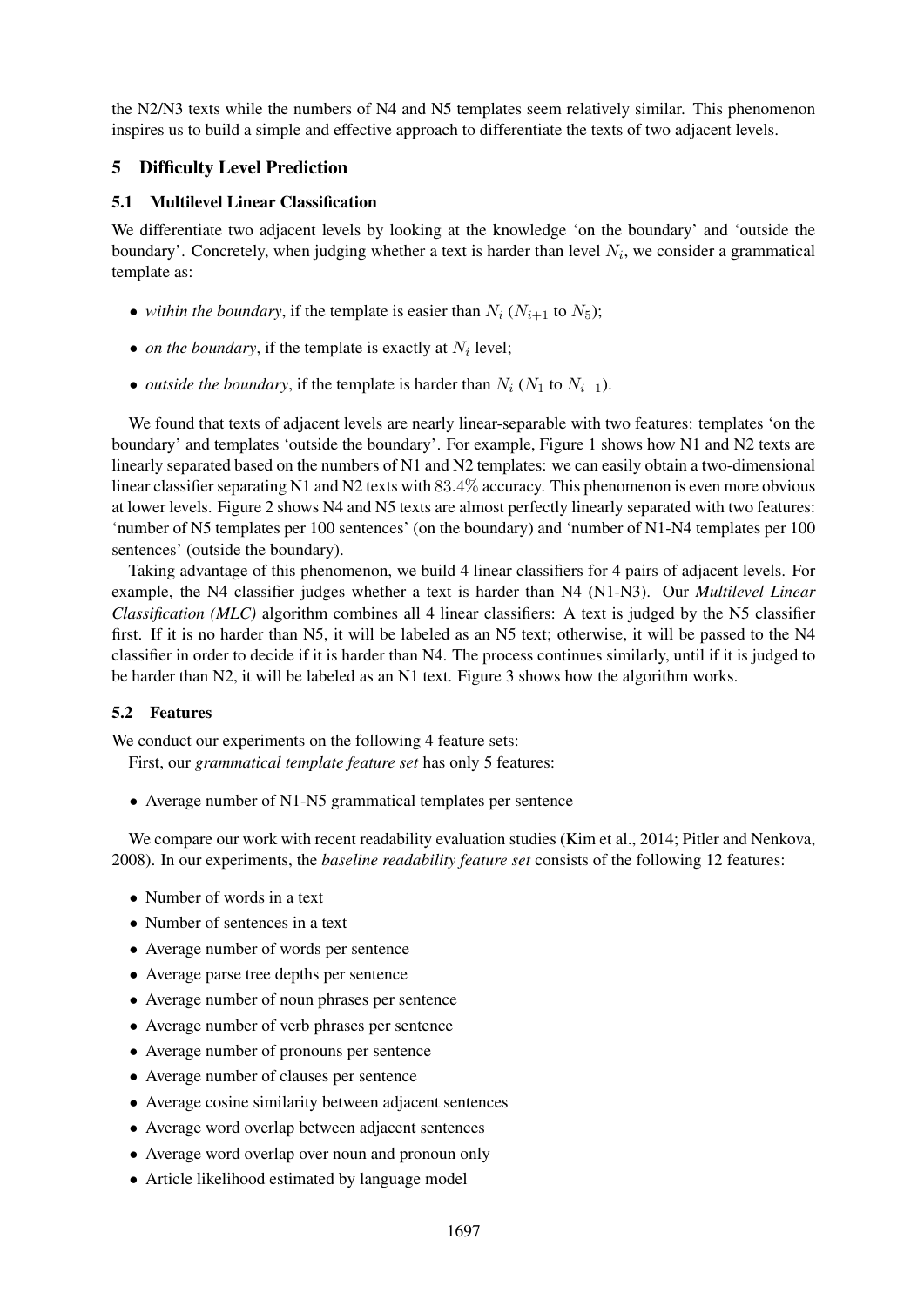





◇ N4 texts □ N5 texts

Figure 2: Grammatical difficulty in the N4/N5 texts



Figure 3: Multilevel Linear Classification (MLC). '>N5?' represents the linear classifier judging whether a text is harder than N5. The classifiers are similar for the other levels.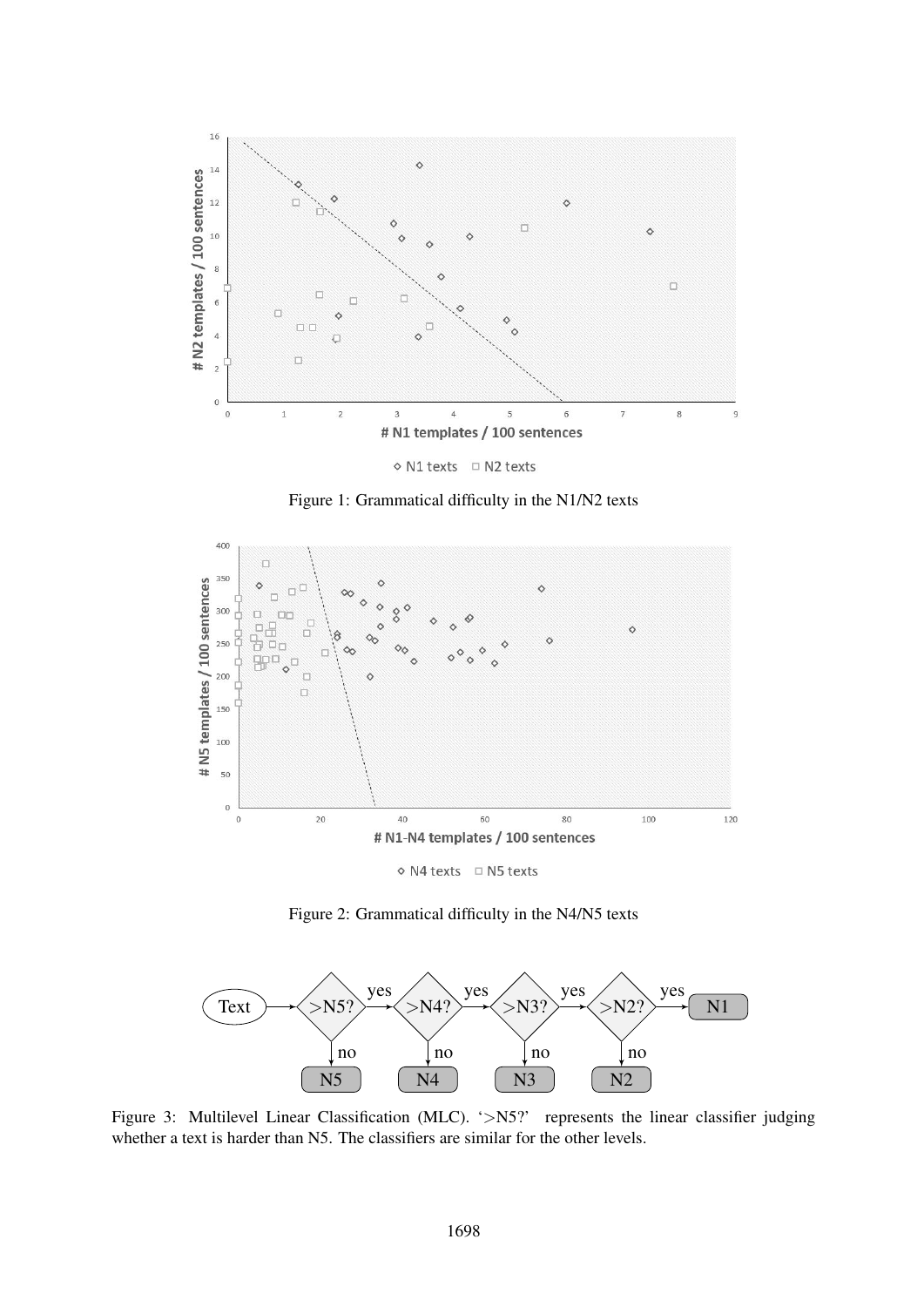| Feature Set (number of features)          | Algorithm  | Accuracy |
|-------------------------------------------|------------|----------|
| TF-IDF Features (5100)                    | kNN        | 69.1%    |
|                                           | <b>SVM</b> | $80.5\%$ |
|                                           | kNN        | 72.3%    |
| <b>Baseline Readability Features (12)</b> | <b>SVM</b> | 80.9%    |
|                                           | kNN        | 78.0%    |
| Grammatical Template Features (5)         | <b>SVM</b> | $81.1\%$ |
|                                           | <b>MLC</b> | $87.7\%$ |
|                                           | kNN        | 85.7%    |
| Hybrid Features (17)                      | <b>SVM</b> | $88.5\%$ |

Table 5: Accuracies of classifying N1-N5 texts

Moreover, we combine these 12 traditional readability features with our 5 grammatical template features, forming a *'hybrid' feature set*, since we would like to see if grammatical template features are really able to improve text difficulty evaluation.

Since the text difficulty level prediction can be regarded as a special text classification problem, we also extract *TF-IDF features* (Sparck Jones, 1972) (Nelson et al., 2012) as an extra baseline, in order to see how general text classification techniques work on text difficulty evaluation.

### 5.3 Result

We test k-Nearest Neighbor and Support Vector Machines for each feature set. The implementations of these two popular classification algorithms are provided by the WEKA toolkit (Hall et al., 2009) and LibSVM (Chang and Lin, 2011). The SVMs use RBF kernels (Chang et al., 2010). We also test our Multilevel Linear Classification (MLC) algorithm on the grammatical template feature set. We use 5-fold cross validation to avoid overfitting. Table 5 shows the results.

Comparing the results of kNN and SVM across the four different feature sets in Table 5, it is clear that TF-IDF features have the largest feature set yet lowest accuracy, indicating the general word-based text classification techniques do not work well on text difficulty level prediction. Compared with baseline readability features, our grammatical template features have smaller number of features but higher accuracy (slightly higher with SVM but significantly higher with kNN). Moreover, the hybrid features, which combine baseline readability features with grammatical template features, decisively outperform baseline readability features, confirming our expectation that adding grammatical template features to existing readability techniques improves text difficulty evaluation for language learners.

Additionally, our Multilevel Linear Classification algorithm achieves excellent accuracy with only 5 grammatical template features. An accuracy of 87.7% , although slightly lower than hybrid features + SVM (more features, more complexity), still significantly outperforms baseline readability techniques. In conclusion, the Multilevel Linear Classification algorithm has high accuracy, a small number of features, and a simple, human-understandable structure.

#### 6 Conclusions and Future Work

We proposed a new approach for evaluating text difficulty that focuses on grammar and utilizes expertidentified grammatical templates, the grammar knowledge that students actually learn in language lessons. This approach significantly improved the accuracy of text difficulty evaluation for Japanese language learning. We also introduced a simple, human-understandable, and effective text difficulty evaluation approach using only five grammatical template features.

In future work, we are interested in extending our work to other languages like English, and adapting grammatical templates for various languages. To achieve this, we need to itemize the grammar knowledge that students learn from language lessons. We can also develop a machine learning system that can automatically discover discriminative grammatical templates from texts. Moreover, we would like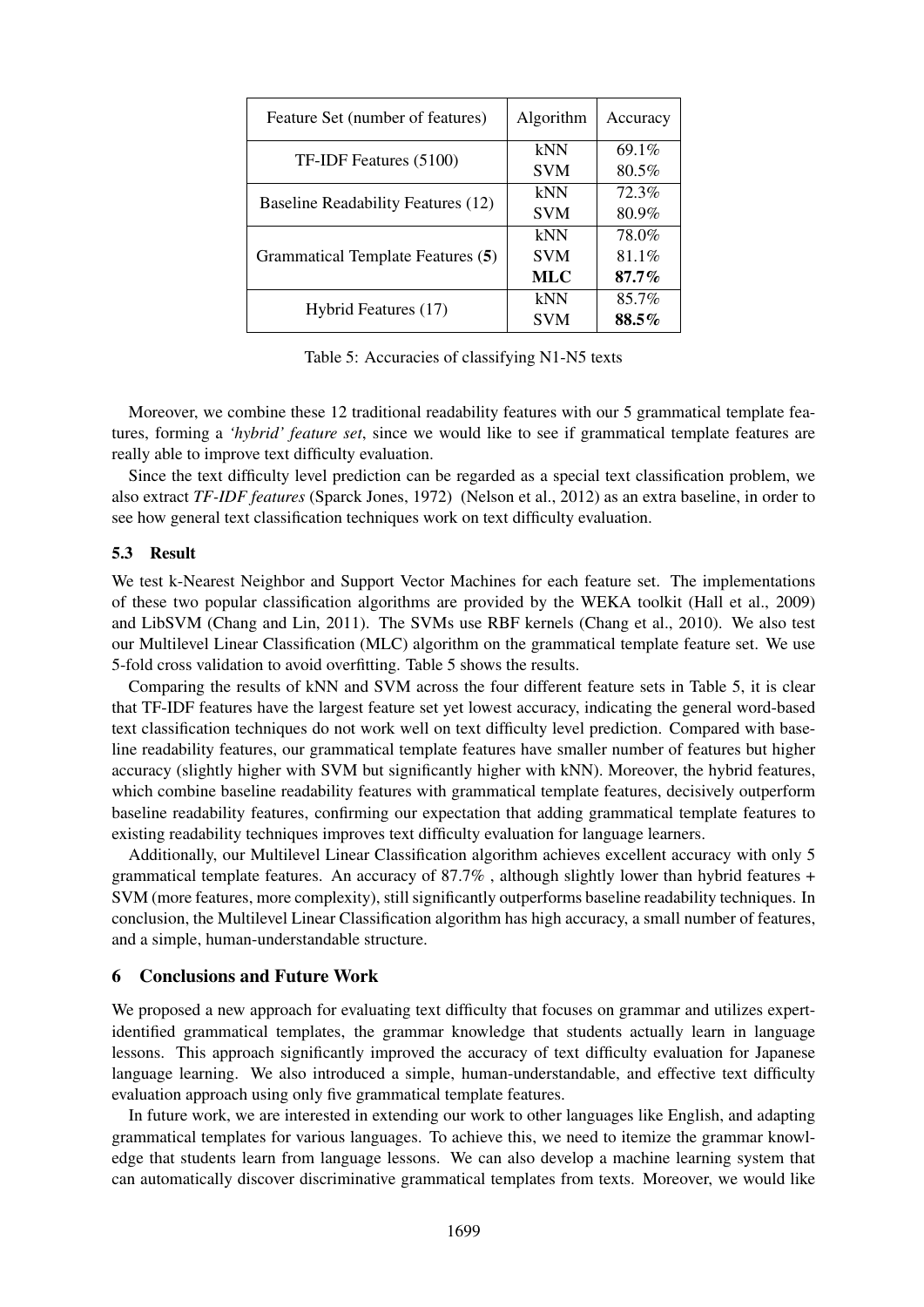to study if the topic of a text has considerable impact on text difficulty for language learners, just like vocabulary and grammar.

We also hope to use our approach to recommend reading texts to individual learners at appropriate difficulty levels. For instance, Japanese news articles could be good learning materials for advanced Japanese language learners. We want to build an online tool to collect reading texts from current news reports in specific target languages, and select appropriate ones for language learners, especially intermediate and advanced learners.

Finally, we plan to leverage some novel ideas from Human-Computer Interaction and educational technology (Andersen et al., 2013) to build an *adaptive* Computer-Assisted Language Learning (CALL) system. Using our new approach introduced in this paper, we can decompose the difficulty of a text into several basic skills (grammatical templates), and model the internal hierarchical structure of a sequence of texts with a partial ordering graph. Using this structure, we can comprehensively assess a student's knowledge and tailor optimal learning progressions for individual students.

## Acknowledgements

Special thanks to Xiang Long for his help during the writing of this paper.

### References

- Erik Andersen, Sumit Gulwani, and Zoran Popovic. 2013. A trace-based framework for analyzing and synthesizing educational progressions. In *Proceedings of the SIGCHI Conference on Human Factors in Computing Systems*, pages 773–782. ACM.
- Eri Banno, Yoko Ikeda, and Yutaka Ohno. 2011. *GENKI: An Integrated Course in Elementary Japanese*. Japan Times and Tsai Fong Books.
- Carl Blyth. 1997. A constructivist approach to grammar: Teaching teachers to teach aspect. *The Modern Language Journal*, 81(1):50–66.
- Jamie Callan and Maxine Eskenazi. 2007. Combining lexical and grammatical features to improve readability measures for first and second language texts. In *Proceedings of NAACL HLT*, pages 460–467.
- Chih-Chung Chang and Chih-Jen Lin. 2011. Libsvm: a library for support vector machines. *ACM Transactions on Intelligent Systems and Technology (TIST)*, 2(3):27.
- Yin-Wen Chang, Cho-Jui Hsieh, Kai-Wei Chang, Michael Ringgaard, and Chih-Jen Lin. 2010. Training and testing low-degree polynomial data mappings via linear svm. *The Journal of Machine Learning Research*, 11:1471–1490.
- Kevyn Collins-Thompson and James P Callan. 2004. A language modeling approach to predicting reading difficulty. In *HLT-NAACL*, pages 193–200.
- Pedro Curto, Nuno Mamede, and Jorge Baptista. 2015. Assisting european portuguese teaching: Linguistic features extraction and automatic readability classifier. In *Computer Supported Education*, pages 81–96. Springer.
- Thomas François and Cédrick Fairon. 2012. An ai readability formula for french as a foreign language. In *Proceedings of the 2012 Joint Conference on Empirical Methods in Natural Language Processing and Computational Natural Language Learning*, pages 466–477. Association for Computational Linguistics.
- Glenn Fulcher. 1997. Text difficulty and accessibility: Reading formulae and expert judgement. *System*, 25(4):497–513.
- Itziar Gonzalez-Dios, María Jesús Aranzabe, Arantza Díaz de Ilarraza, and Haritz Salaberri. 2014. Simple or complex? assessing the readability of basque texts. In *Proceedings of COLING 2014, the 25th International Conference on Computational Linguistics: Technical Papers*, pages 334–344, Dublin, Ireland, August. Dublin City University and Association for Computational Linguistics.
- Mark Hall, Eibe Frank, Geoffrey Holmes, Bernhard Pfahringer, Peter Reutemann, and Ian H Witten. 2009. The weka data mining software: an update. *ACM SIGKDD explorations newsletter*, 11(1):10–18.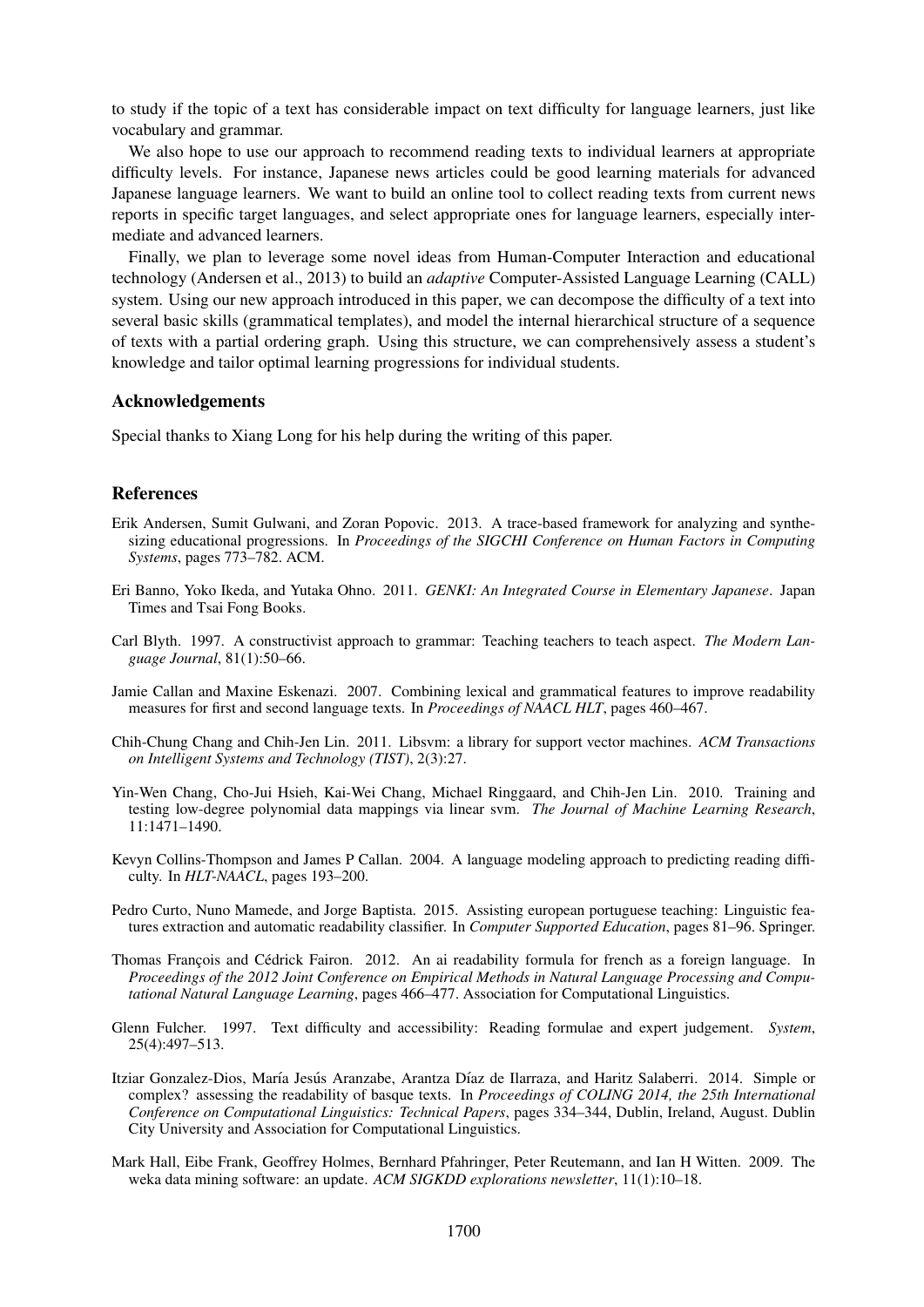- Julia Hancke, Sowmya Vajjala, and Detmar Meurers. 2012. Readability classification for German using lexical, syntactic, and morphological features. In *Proceedings of COLING 2012*, pages 1063–1080, Mumbai, India, December. The COLING 2012 Organizing Committee.
- Michael Heilman, Kevyn Collins-Thompson, and Maxine Eskenazi. 2008. An analysis of statistical models and features for reading difficulty prediction. In *Proceedings of the Third Workshop on Innovative Use of NLP for Building Educational Applications*, pages 71–79. Association for Computational Linguistics.
- Shoaib Jameel, Xiaojun Qian, and Wai Lam. 2012. N-gram fragment sequence based unsupervised domainspecific document readability. In *Proceedings of COLING 2012*, pages 1309–1326, Mumbai, India, December. The COLING 2012 Organizing Committee.
- Japan Educational Exchanges, Services, and Japan Foundation. 2010. *The 2009-2 Japanese Language Proficiency Test Level 1 and 2: Questions and Correct Answers*. Bonjinsha Inc.
- A-Yeong Kim, Hyun-Je Song, Seong-Bae Park, and Sang-Jo Lee. 2014. Device-dependent readability for improved text understanding. In *EMNLP*, pages 1396–1404.
- Taku Kudo and Yuji Matsumoto. 2002. Japanese dependency analysis using cascaded chunking. In *proceedings of the 6th conference on Natural language learning-Volume 20*, pages 1–7. Association for Computational Linguistics.
- Wenzhao Liu and Hiroshi Ebihara. 2012. *New JLPT N1 Grammar Description*.
- Javier Valenzuela Manzanares and Ana María Rojo López. 2008. What can language learners tell us about constructions? *APPLICATIONS OF COGNITIVE LINGUISTICS*, 9:197.
- Jessica Nelson, Charles Perfetti, David Liben, and Meredith Liben. 2012. Measures of text difficulty: Testing their predictive value for grade levels and student performance. *Council of Chief State School Officers, Washington, DC2012*.
- People's Education Press. 2013. *Standard Japanese of China-Japan Exchanges for Beginners*. Mitsumura Tosho Publishing Co.Ltd.
- Emily Pitler and Ani Nenkova. 2008. Revisiting readability: A unified framework for predicting text quality. In *Proceedings of the conference on empirical methods in natural language processing*, pages 186–195. Association for Computational Linguistics.
- Jack C Richards and Richard W Schmidt. 2013. *Longman dictionary of language teaching and applied linguistics*. Routledge.

Hitoko Sasaki and Matsumoto Kiko. 2010. *Japanese Language Proficiency Test N1 GRAMMAR Summary*.

- Sarah E Schwarm and Mari Ostendorf. 2005. Reading level assessment using support vector machines and statistical language models. In *Proceedings of the 43rd Annual Meeting on Association for Computational Linguistics*, pages 523–530. Association for Computational Linguistics.
- Kathleen M Sheehan, Irene Kostin, Diane Napolitano, and Michael Flor. 2014. The textevaluator tool: Helping teachers and test developers select texts for use in instruction and assessment. *The Elementary School Journal*, 115(2):184–209.
- Manjira Sinha, Sakshi Sharma, Tirthankar Dasgupta, and Anupam Basu. 2012. New readability measures for Bangla and Hindi texts. In *Proceedings of COLING 2012: Posters*, pages 1141–1150, Mumbai, India, December. The COLING 2012 Organizing Committee.
- Manjira Sinha, Tirthankar Dasgupta, and Anupam Basu. 2014. Influence of target reader background and text features on text readability in bangla: A computational approach. In *Proceedings of COLING 2014, the 25th International Conference on Computational Linguistics: Technical Papers*, pages 345–354, Dublin, Ireland, August. Dublin City University and Association for Computational Linguistics.
- Malbert Smith III, Anne Schiano, and Elizabeth Lattanzio. 2014. Beyond the classroom. *Knowledge Quest*, 42(3):20.
- Karen Sparck Jones. 1972. A statistical interpretation of term specificity and its application in retrieval. *Journal of documentation*, 28(1):11–21.
- Miyamoto Atsushi Tomomatsu Etsuko and Waguri Masako. 2010. *Essential Japanese Expression Dictionary: A Guide to Correct Usage of Key Sentence Patterns (New Edition)*. ALC Press.